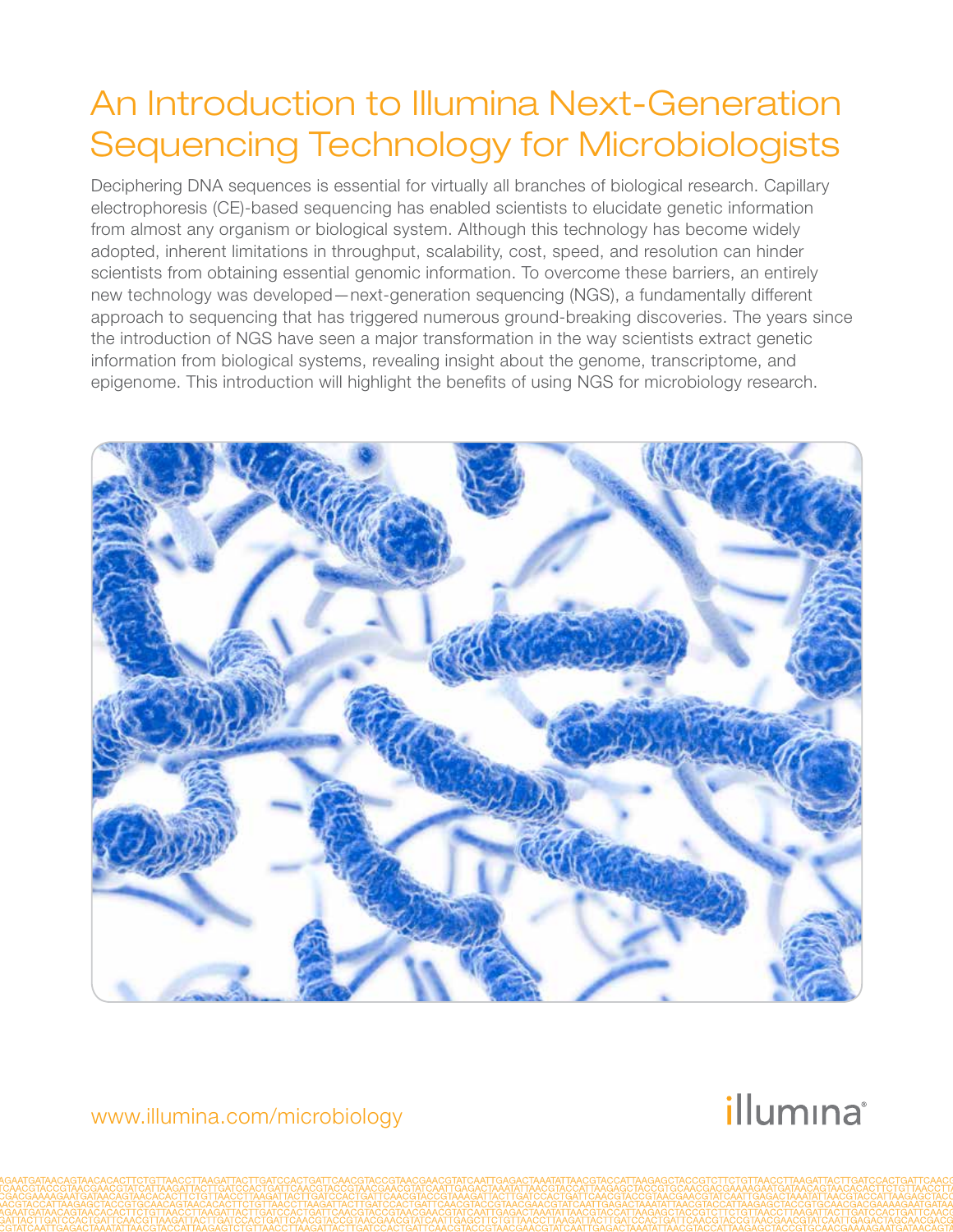## Welcome to Next-Generation Sequencing

Advances in next-generation sequencing have been instrumental in advancing scientific fields from human disease research to environmental and evolutionary science. NGS lends itself particularly well to the microbial laboratory, where the genomes are small and the data analysis is relatively simple. One major advantage of using NGS over other genome interrogation methods is the ability to measure changes anywhere in the genome without prior knowledge, such as for unculturable organisms. Single-base resolution allows tracking of microbial adaptation over short periods of time, both in the laboratory and in the environment.

As evidence of the uptake of this technology, NGS data output has increased at a phenomenal rate, more than doubling each year since it was introduced. In 2007, a single sequencing run could produce about one gigabase (Gb) of data. By 2012, that rate had jumped 1000×, to one terabase (Tb) of data in a single sequencing run. With this tremendous increase in output has come a 10<sup>5</sup>-fold decrease in the cost of determining the genome of a microorganism. In 1995, sequencing the 1.8 megabase (Mb) genome of *Haemophilus influenzae* with CE technology cost ~1 million US dollars, taking over one year. Today, sequencing the 5 Mb genome of *Escherichia coli* with Illumina NGS can be done in one day at a fraction of the cost.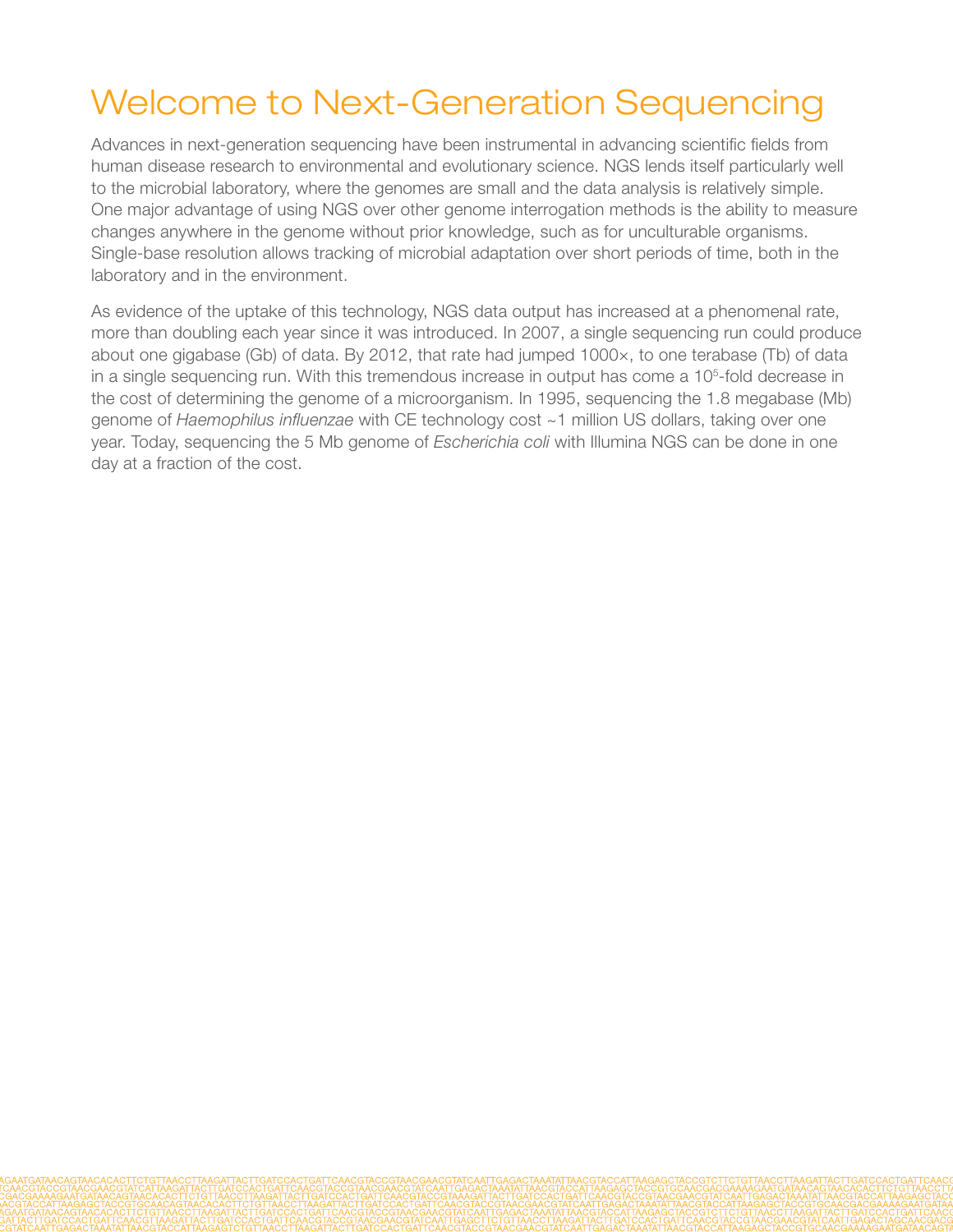## Basic Concepts of NGS

In principle, NGS is similar to Sanger-based, or CE sequencing. The bases of a small fragment of DNA are sequentially identified from signals emitted as each fragment is re-synthesized from a DNA template strand. NGS extends this process across millions of reactions in a massively parallel fashion, rather than being limited to a single or a few DNA fragments. This advance enables rapid sequencing of large stretches of DNA, with the latest instruments capable of producing hundreds of gigabases of data in a single sequencing run. To illustrate how this process works, consider a single genomic DNA (gDNA) sample. The gDNA is first fragmented into a library of small segments and sequenced. The newly identified strings of bases, called reads, are then reassembled using a known reference genome as a scaffold (resequencing), or assembled together using advanced computational techniques if no reference genome is available (de novo sequencing). The full set of aligned reads reveals the entire genomic sequence of the sample (Figure 1). Once the sample library is prepared, all of the sequencing steps through data analysis can be performed on a single instrument, facilitating rapid turnaround with minimal hands-on time.



### Sample Preparation

How NGS is used experimentally is largely dictated by the way sequencing libraries are prepared and the way the data is analyzed, with the actual sequencing steps remaining fundamentally unchanged. A growing number of library preparation kits provide complete reagent sets and protocols for sequencing whole genomes, small genomes, mRNA, targeted regions such as whole exomes, custom-selected regions, protein-binding regions, and more. To address specific research objectives, researchers have developed many novel protocols to isolate specific regions of the genome associated with a given biological function.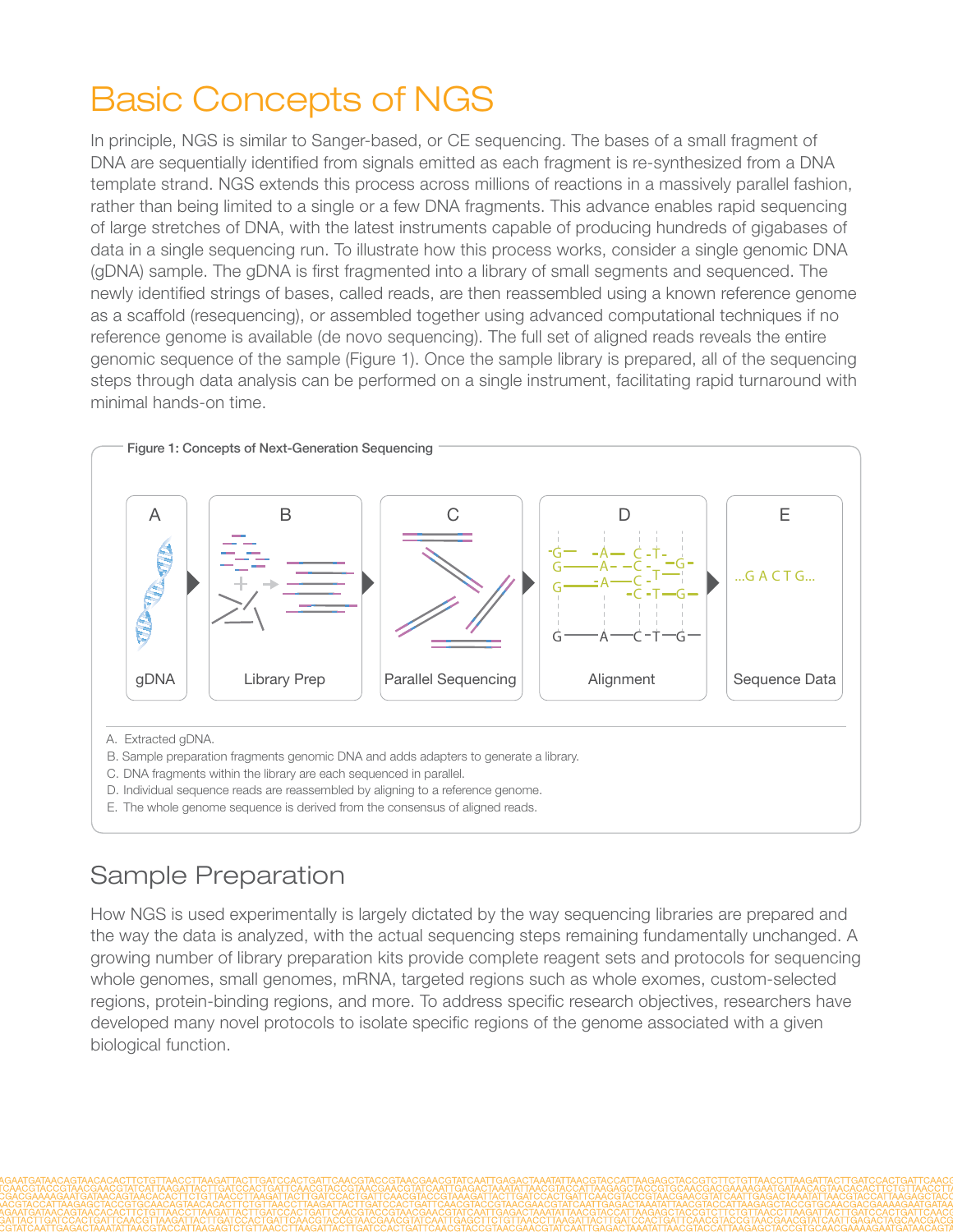Sample preparation protocols for NGS are generally more rapid and straightforward than those for CEbased Sanger sequencing. With NGS, researchers can start directly from a gDNA or cDNA library. The DNA fragments are then ligated to specific oligonucleotide adapters needed to perform the sequencing biochemistry, requiring as little as 90 minutes with Illumina's Nextera® technology (Figure 2). In contrast, CE-based Sanger sequencing requires genomic DNA to be fragmented first and cloned into either bacterial artificial chromosomes (BACs) or yeast artificial chromosomes (YACs). Then, each BAC/YAC must be further subcloned into a sequencing vector and transformed into the appropriate microbial host. Template DNA is then purified from individual colonies or plaques prior to sequencing. This process can take days or even weeks to complete.



### Scalable Studies Enabled by Multiplexing

For sequencing small bacterial/viral genomes, a researcher can choose to use a lower output instrument and process a smaller number of samples per run, or can opt to process a large number of samples. Multiplexing enables large numbers of samples to be simultaneously sequenced during a single experiment (Figure 3). To accomplish this, individual "barcode" sequences are added to each sample so they can be differentiated during the data analysis.

With multiplexing, NGS dramatically reduces the time to data for large numbers of samples. Processing hundreds of amplicons using CE technology generally requires several weeks or months. The same number of samples can now be sequenced in a matter of hours and fully analyzed within two days using NGS. With highly automated, easy-to-use protocols, researchers can go from experiment to data to publication faster and easier than ever before.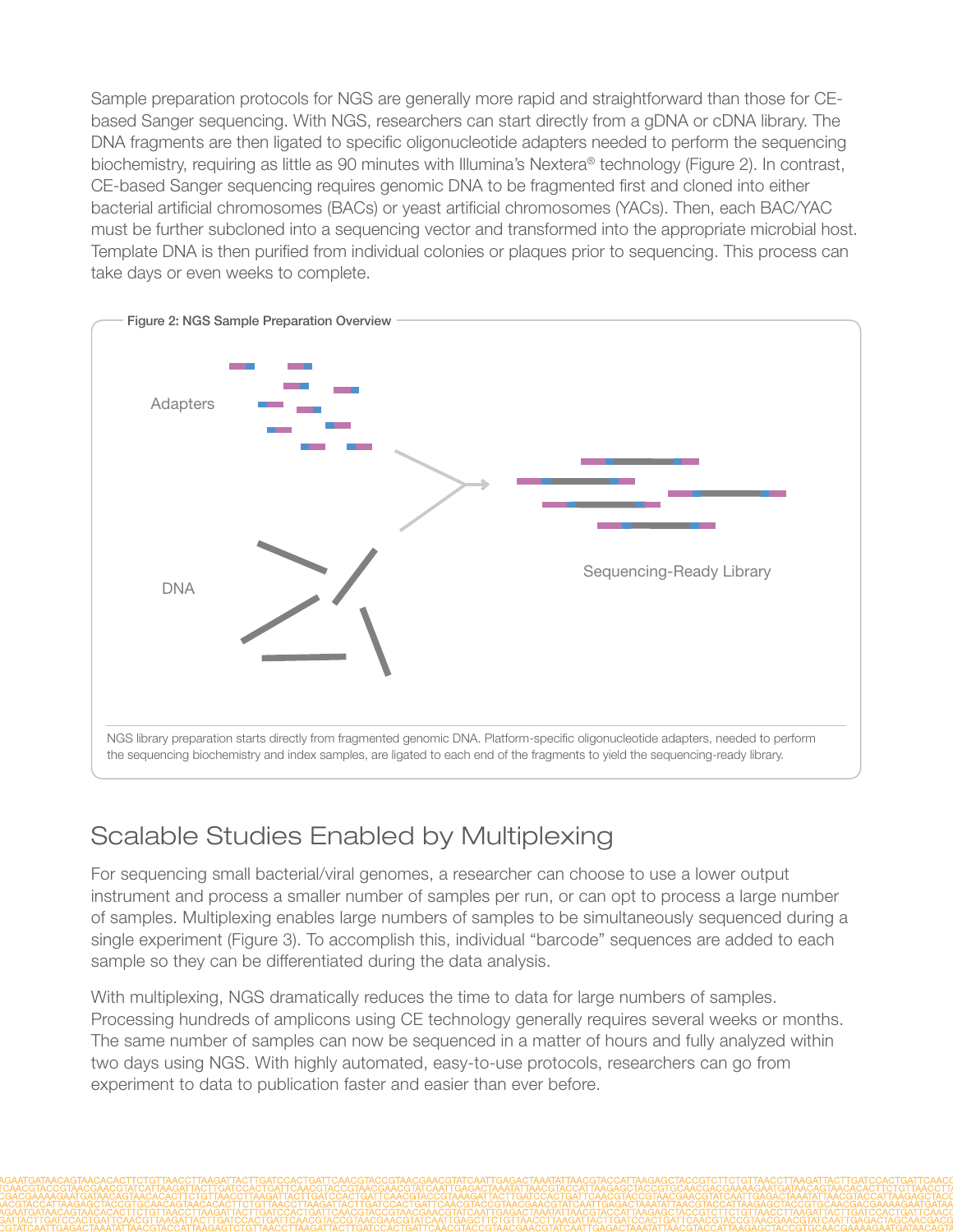

D. Each set of reads is aligned to the reference sequence.

#### Paired-End Sequencing

Paired-end (PE) sequencing, where both ends of a DNA fragment are sequenced (Figure 4) allows long range positioning of the DNA fragment. Because the distance between each paired read is known, alignment algorithms can use this information to precisely map the reads, resulting in superior alignment across difficult-to-sequence or repetitive genome regions. Illumina NGS offers the flexibility of variable insert sizes and read lengths (35–300 bp), allowing high resolution characterization of any genome.

### Analyze, Store, and Share in Illumina's BaseSpace® Cloud

Data analysis is an important factor to consider for sequencing applications. One of the biggest challenges with NGS systems has been the requirement for a high-performance computing infrastructure, enterprise-level storage, and highly skilled bioinformatics and IT staff. While complex, primary data processing including alignment and variant calling happens seamlessly and behind the scenes as the sequencing run progresses. Depending on the application, most subsequent analyses can be run directly on optimized software installed on the sequencer's internal computer, or in BaseSpace, Illumina's unique cloud computing environment. Essentially, push-button informatics solutions simplify the analysis, allowing researchers to focus on the biology. By storing and analyzing data in the cloud, BaseSpace users can instantly share data with collaborators across the hallway or across the globe. The BaseSpace Application Store will provide seamless access to a wide variety of commercial software tools, as well a collection of well-known and open-source algorithms from academic institutions. These tools will provide biological interpretation and insights to further your research.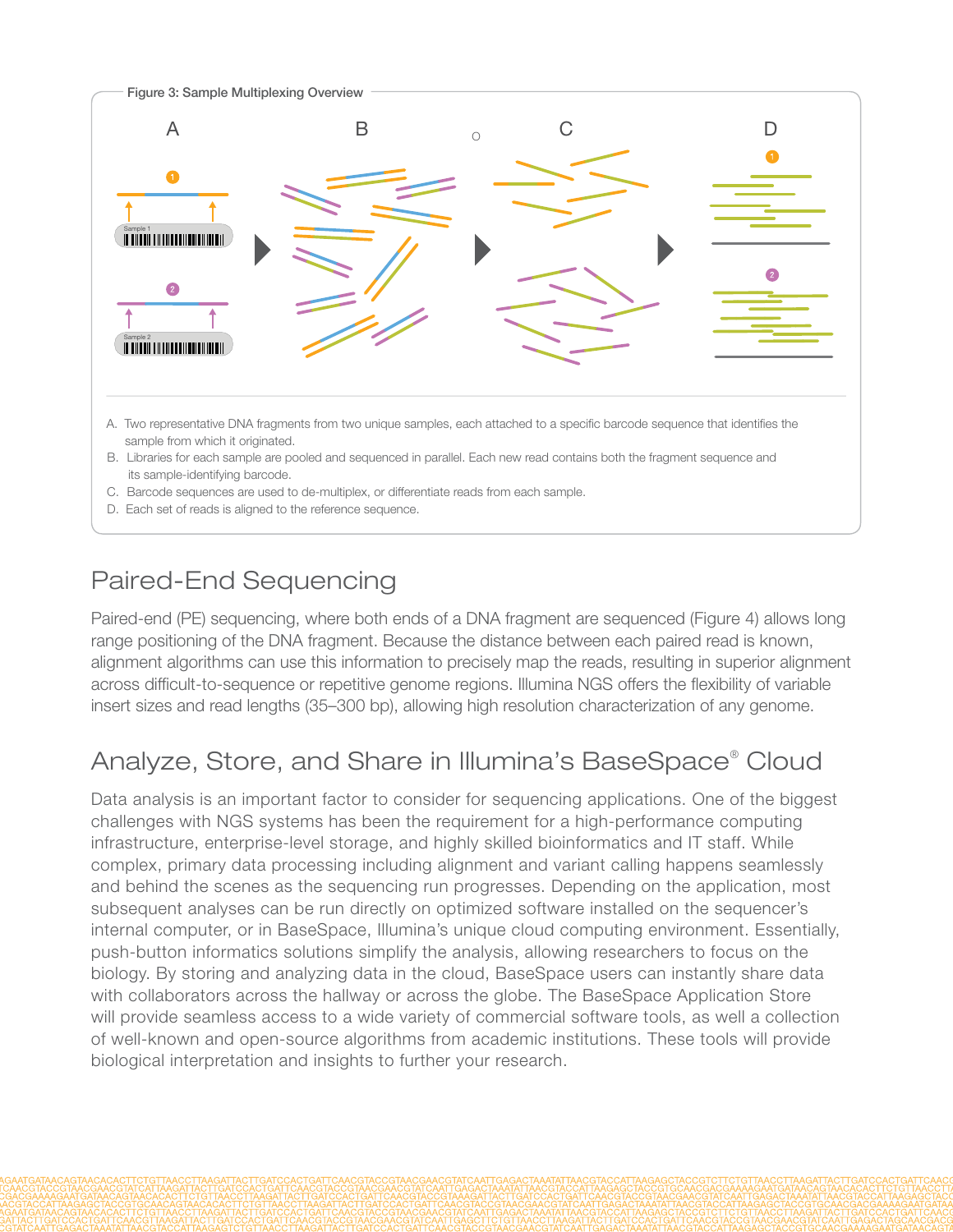

### End-to-End Solution

Only Illumina NGS provides a fully supported solution from DNA to results, with specialized sample prep choices for the application you are working on, to robust and proven sequencing reagents, and a wide range of simple data analysis tools (Figure 5).

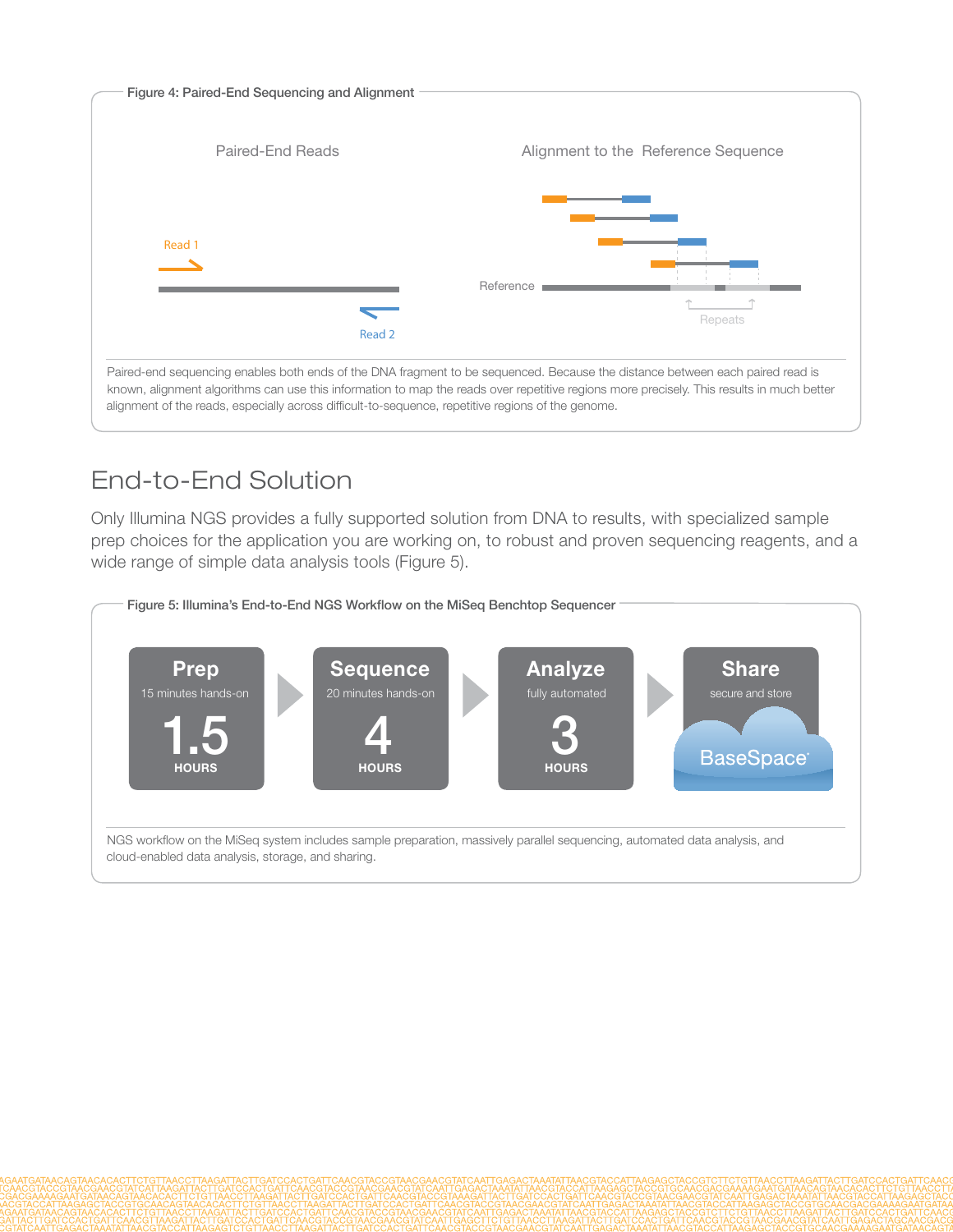# Microbiology Applications

Genomic sequencing can further any microbial identification study, including those based on known organisms, and those with incomplete or no information, as in microbiome studies or environmental surveillance. High-resolution genome data can be instrumental for examining pathogenesis, horizontal gene transfer, pangenomes, and co-evolution of hosts and symbionts/parasites. The wealth of information enabled by NGS is beneficial for mutational studies of all kinds, including directed evolution strategies, lab adaptation analyses, mutagenesis screens, or studying the temporal and spatial dynamics of epidemics and transmission.

Another important advantage of NGS is the abundance of sequence information. Deep sequencing makes it possible to detect very low abundant members of complex populations. As a result, the ability to detect low abundance populations can profoundly impact the interpretation of microbiological changes. Sequencing of microbial genomes has become routine and individual cells have been sequenced. This accumulation of sequence information has greatly expanded our appreciation of the dynamic nature of microbial populations and their impact on the environment and human health.

### Whole-Genome Sequencing of Small Genomes

Until recently, sequencing an entire genome was a major endeavor. While NGS is commonly associated with sequencing large genomes, the scalability of the technology makes it just as useful for small viral or bacterial genomes. By contrast, whole-genome sequencing using CE-based Sanger technology requires significant time and resources, even for compact genomes. The ability of NGS platforms to produce a large volume of data in a short period of time makes it a powerful tool for whole-genome sequencing. The power and speed of NGS was demonstrated during the 2011 enteroaggregative *E. coli* outbreak in Europe, which prompted a rapid scientific response. Using NGS data, researchers were able to quickly generate a high-quality, whole-genome sequence of the bacterial strain, enabling them to better understand the genetic mutations conferring the increased virulence.

| Parameter                      | <b>MiSeg System</b> | <b>Sanger Sequencing</b> |
|--------------------------------|---------------------|--------------------------|
| <b>Strains to be sequenced</b> | $4^*$               | $\overline{4}$           |
| Genome size                    | 3 Mb                | 3 Mb                     |
| Time for sample prep           | 1.5 hours           | weeks                    |
| <b>Sequencing time</b>         | 2 days              | 243 days**               |
| Price per genome <sup>†</sup>  | \$249 USD           | \$84,000 USD             |
| Project price <sup>t</sup>     | $<$ \$995 USD       | $>$ \$336,000 USD        |
| Coverage depth per genome      | $>$ 583 x           | 7x                       |
| On instrument data analysis?   | Yes                 | <b>No</b>                |

Table 1: Illumina NGS and CE-Based Sanger Sequencing for Small Genomes

\*\*Assumes single 3730xl instrument running 24 hr/day

† Excluding sample prep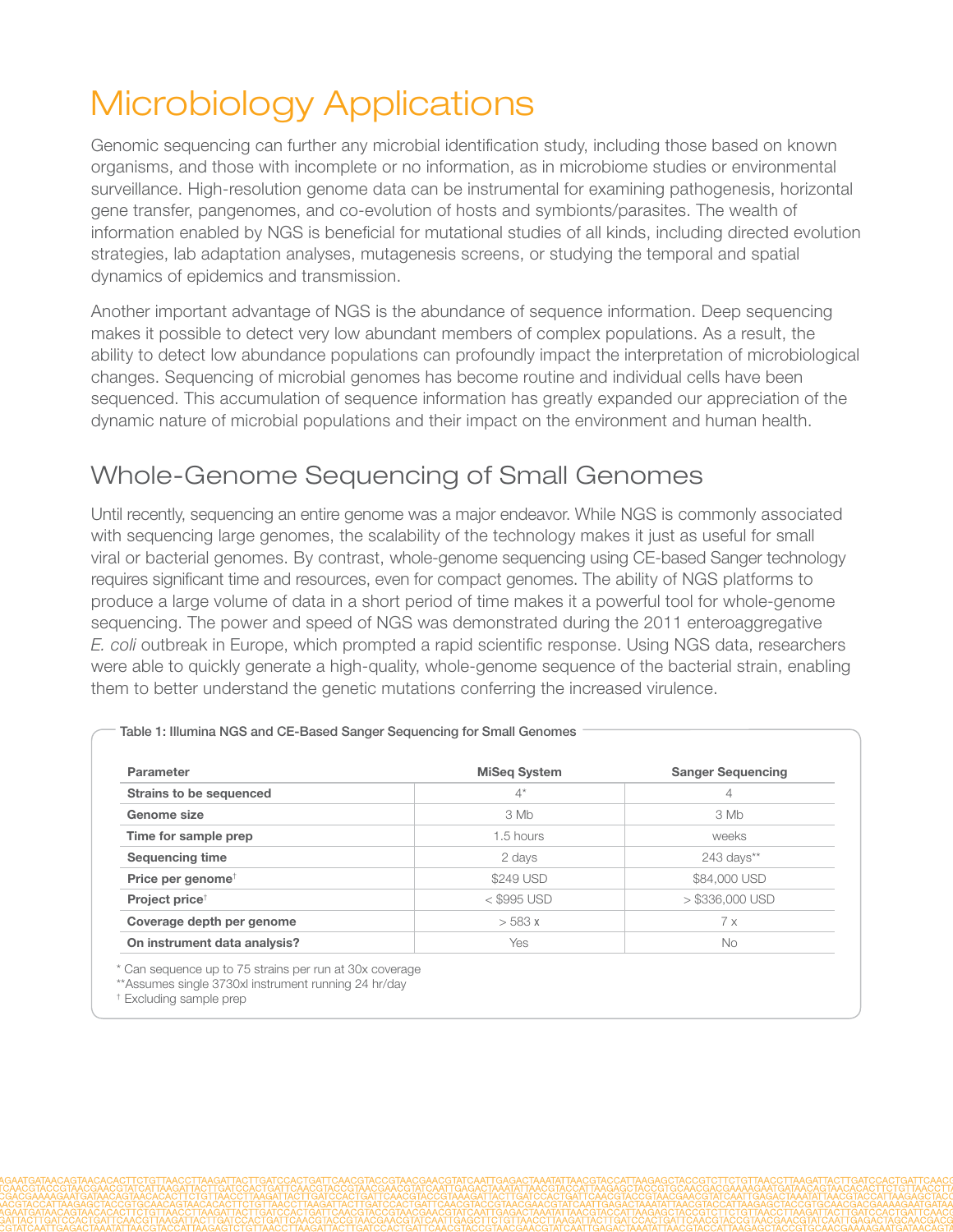### Example: *De novo* Sequencing

One challenge associated with sequencing small genomes is the lack of reference genomes available for most species. This means that whole-genome sequencing must often be done *de novo*, where the reads are assembled without aligning to a reference sequence. Paired-end reads and increasing reads lengths up to 300 bp result in good alignment across regions containing repetitive sequences and produce longer contigs for *de novo* sequencing by filling gaps in the consensus sequence, resulting in more complete coverage. Compared to CE sequencing, NGS enables researchers to simultaneously analyze many strains in one experiment, at significant time and cost savings (Table 1).

#### Targeted Sequencing

With targeted sequencing, only a subset of genes or defined regions in a genome are sequenced, allowing researchers to focus time, expenses, and data storage resources on the regions of the genome in which they are most interested. Amplicon sequencing refers to sequencing selected regions of the genome spanning hundreds of base pairs. The latest NGS amplicon library preparation kits allow researchers to perform rapid in-solution amplification of custom-targeted regions from genomic DNA. Using this approach, thousands of amplicons spanning multiple samples can be simultaneously prepared and indexed in a matter of hours. With the ability to process numerous amplicons and samples on a single run, NGS enables researchers to simultaneously analyze all genomic content of interest in one experiment, at fraction of the time and cost of conventional CE sequencing.

| Parameter                    | <b>MiSeq System</b> | <b>Sanger Sequencing</b> |
|------------------------------|---------------------|--------------------------|
| Samples in project           | 96                  | 96                       |
| <b>Number of amplicons</b>   | 12                  | 12                       |
| Target panel size            | $~10-5$ kb          | $~5$ kb                  |
| Time for sample prep         | $<$ 3 hours         | $<$ 3 hours              |
| <b>Sequencing time</b>       | 1 day               | 6 days                   |
| Price per amplicon*          | \$1 USD             | \$4 USD                  |
| Project price*               | $<$ \$2000 USD      | $>$ \$4500 USD           |
| Coverage depth per amplicon  | > 13,000x           | $2x**$                   |
| On instrument data analysis? | Yes                 | <b>No</b>                |

Table 2. Illumina NGS and CE-Based Sanger Sequencing for Targeted Applications

#### Example: 16S Metagenomic Sequencing

A common amplicon sequencing application is comparing the bacterial 16S rRNA gene, a widely used method for studying phylogeny and taxonomy. This method has been used to evaluate bacterial diversity in many environments, allowing researchers to characterize microbiomes from samples that are otherwise difficult or impossible to study. NGS, with its ability to sequence thousands of organisms in parallel, is uniquely suited to this application. The ability to pool samples and obtain high sequence coverage during a single run allows NGS to identify rarer variants that are missed, or too expensive to identify, using CEbased sequencing approaches (Table 2). It is worth mentioning that the example in Table 2 is based on only 96 samples for the purpose of comparison. True metagenome sequencing studies, comprising hundreds or thousands of possible genomes, are cost- and labor-prohibitive with CE sequencing, and only possible with high-throughput NGS systems such as Illumina's HiSeq and NextSeq™ systems.